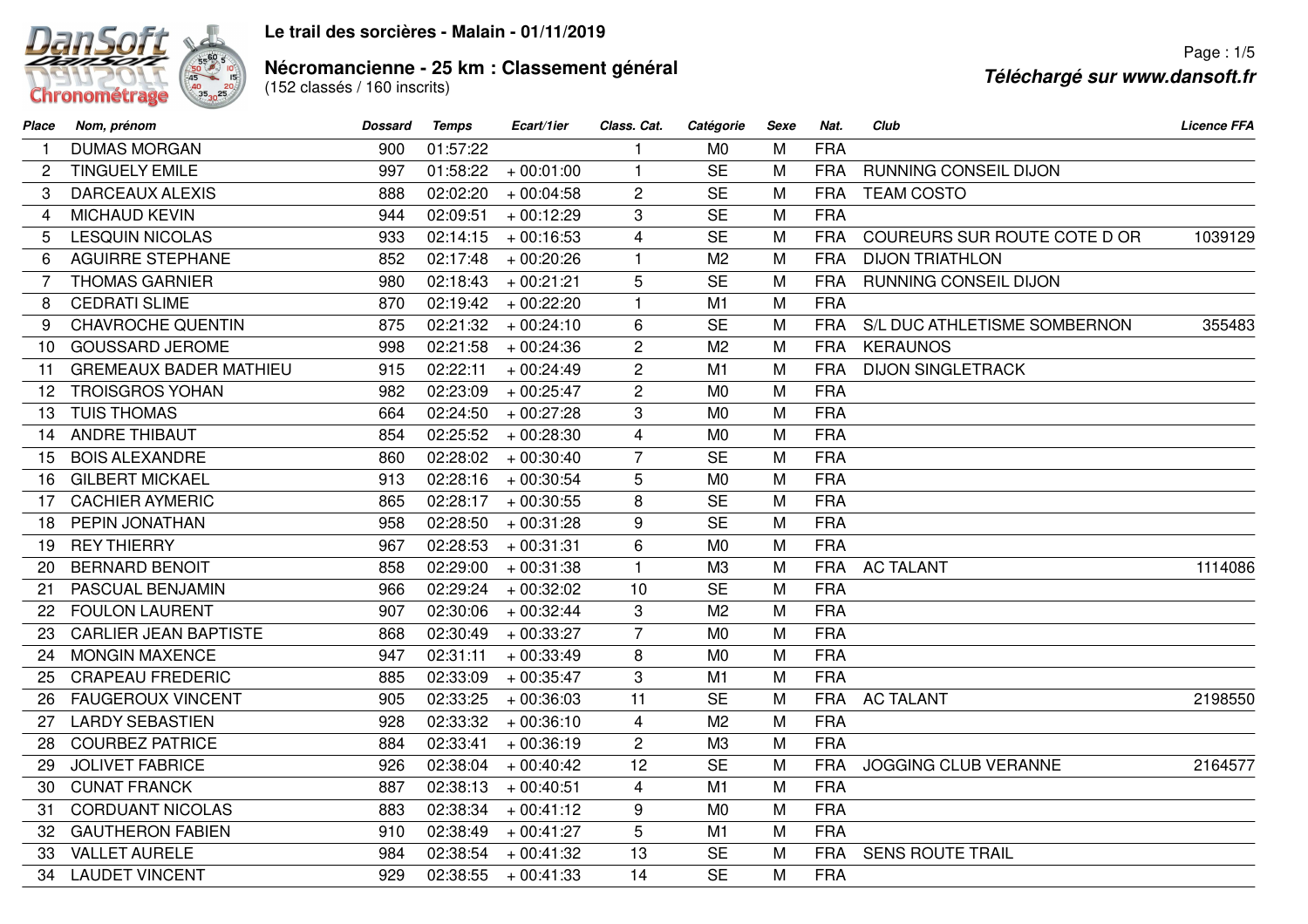

Page : 2/5**Téléchargé sur www.dansoft.fr**

| Place           | Nom, prénom                         | <b>Dossard</b> | <b>Temps</b> | Ecart/1ier  | Class. Cat.             | Catégorie      | Sexe         | Nat.       | Club                          | <b>Licence FFA</b> |
|-----------------|-------------------------------------|----------------|--------------|-------------|-------------------------|----------------|--------------|------------|-------------------------------|--------------------|
| 35              | <b>BADET VINCENT</b>                | 667            | 02:39:26     | $+00:42:04$ | 6                       | M1             | M            | <b>FRA</b> | <b>ACR</b>                    | 1501291            |
| 36              | <b>TROLY MICHAEL</b>                | 983            | 02:39:34     | $+00:42:12$ | 3                       | M <sub>3</sub> | M            | <b>FRA</b> |                               |                    |
| 37              | <b>JACOBERGER BRUNO</b>             | 994            | 02:40:06     | $+00:42:44$ | $\mathbf{1}$            | M4             | M            | <b>FRA</b> |                               |                    |
| 38              | <b>CHANUT ALEXIS</b>                | 871            | 02:42:51     | $+00:45:29$ | 15                      | <b>SE</b>      | M            | <b>FRA</b> |                               |                    |
| 39              | <b>BARONE MAXIME</b>                | 856            | 02:43:01     | $+00:45:39$ | 16                      | <b>SE</b>      | M            | <b>FRA</b> | <b>ASPTT DIJON ATHLETISME</b> | 2083010            |
| 40              | <b>CAPIAU ROMAIN</b>                | 867            | 02:43:44     | $+00:46:22$ | 17                      | <b>SE</b>      | M            | <b>FRA</b> |                               |                    |
| 41              | <b>MORLEC ARNAUD</b>                | 948            | 02:44:48     | $+00:47:26$ | $\overline{7}$          | M1             | M            | <b>FRA</b> | CHOCOLA'TEAM                  |                    |
| 42              | <b>GUILLET PIERRE EMMANUEL</b>      | 919            | 02:45:09     | $+00:47:47$ | 5                       | M <sub>2</sub> | M            | <b>FRA</b> |                               |                    |
| 43              | <b>MERME GEORGES</b>                | 942            | 02:45:32     | $+00:48:10$ | $\overline{2}$          | M4             | M            | <b>FRA</b> |                               |                    |
| 44              | <b>AMIOT OLIVIER</b>                | 853            | 02:45:32     | $+00:48:10$ | 8                       | M1             | M            | <b>FRA</b> | <b>REDWINETEAM</b>            |                    |
| 45              | DE LEIRIS CLEMENT                   | 892            | 02:45:53     | $+00:48:31$ | 9                       | M1             | M            | <b>FRA</b> | ESCARGOTS21                   |                    |
| 46              | <b>VERNET SEGOLENE</b>              | 990            | 02:46:06     | $+00:48:44$ | $\mathbf{1}$            | <b>SE</b>      | $\mathsf{F}$ | <b>FRA</b> | <b>KERAUNOSSPORTS</b>         |                    |
| 47              | <b>MARCION GUILLAUME</b>            | 938            | 02:46:10     | $+00:48:48$ | 18                      | <b>SE</b>      | M            | <b>FRA</b> | <b>DIJON SINGLETRACK</b>      |                    |
| 48              | PATRUX ROMAIN                       | 952            | 02:46:35     | $+00:49:13$ | 19                      | <b>SE</b>      | M            | <b>FRA</b> |                               |                    |
| 49              | <b>LEIROS OLIVIER</b>               | 932            | 02:47:38     | $+00:50:16$ | 10                      | M1             | M            | <b>FRA</b> |                               |                    |
| 50              | <b>MILLIER CEDRIC</b>               | 945            | 02:47:38     | $+00:50:16$ | 20                      | <b>SE</b>      | M            | <b>FRA</b> |                               |                    |
| 51              | <b>FARISON CLAUDE</b>               | 904            | 02:48:23     | $+00:51:01$ | $\overline{\mathbf{4}}$ | M <sub>3</sub> | M            | <b>FRA</b> | <b>VIRIAT MARATHON</b>        |                    |
| 52 <sub>2</sub> | <b>CRUZ LOUIS</b>                   | 886            | 02:49:40     | $+00:52:18$ | 5                       | M <sub>3</sub> | M            | <b>FRA</b> | <b>AUXOIS TRAIL</b>           |                    |
| 53              | <b>SARRAZIN PIERRE MICHEL</b>       | 972            | 02:49:49     | $+00:52:27$ | 21                      | <b>SE</b>      | M            | <b>FRA</b> |                               |                    |
| 54              | <b>GENEAU DE LAMARLIERE NICOLAS</b> | 912            | 02:50:02     | $+00:52:40$ | 11                      | M1             | M            | <b>FRA</b> | <b>ECRA CHATILLONNAIS</b>     | 1872652            |
| 55              | <b>FOURCAULT GEROME</b>             | 908            | 02:50:05     | $+00:52:43$ | 6                       | M <sub>2</sub> | M            | <b>FRA</b> |                               |                    |
| 56              | <b>CHARPENTIER ARNAUD</b>           | 872            | 02:52:07     | $+00:54:45$ | 22                      | <b>SE</b>      | M            | <b>FRA</b> |                               |                    |
| 57              | <b>VERY SEBASTIEN</b>               | 991            | 02:52:08     | $+00:54:46$ | 10                      | M <sub>0</sub> | M            | <b>FRA</b> | <b>CHENOVE TRIATHLON</b>      |                    |
| 58              | <b>DESSABLON JULIEN</b>             | 897            | 02:52:12     | $+00:54:50$ | 11                      | M <sub>0</sub> | M            | <b>FRA</b> |                               |                    |
| 59              | <b>HURTAUX BLAISE PHILIPPE</b>      | 923            | 02:52:34     | $+00:55:12$ | 23                      | <b>SE</b>      | M            | <b>FRA</b> |                               |                    |
| 60              | PERIARD NICOLAS                     | 959            | 02:52:40     | $+00:55:18$ | 12                      | M1             | M            | <b>FRA</b> |                               |                    |
| 61              | <b>BOYER CHRISTINE</b>              | 861            | 02:52:59     | $+00:55:37$ | $\mathbf{1}$            | M <sub>2</sub> | F            | <b>FRA</b> | <b>ASN 15</b>                 |                    |
| 62              | <b>CHIRAT DIDIER</b>                | 876            | 02:54:14     | $+00:56:52$ | 6                       | M <sub>3</sub> | M            | <b>FRA</b> |                               |                    |
| 63              | PAUVELOT MICHEL                     | 955            | 02:54:21     | $+00:56:59$ | $\mathbf{1}$            | M <sub>5</sub> | M            | <b>FRA</b> |                               |                    |
| 64              | <b>DEVILLE CHRISTOPHE</b>           | 898            | 02:55:15     | $+00:57:53$ | $\overline{7}$          | M3             | M            | <b>FRA</b> | <b>MOMACO</b>                 |                    |
| 65              | <b>SANCHEZ ELENA</b>                | 970            | 02:55:18     | $+00:57:56$ | $\overline{2}$          | <b>SE</b>      | F            | <b>FRA</b> | <b>DIJON TRIATHLON</b>        |                    |
| 66              | <b>GRANON CHARLES</b>               | 914            | 02:55:18     | $+00:57:56$ | 24                      | <b>SE</b>      | M            | <b>FRA</b> | <b>ASPTT DIJON ATHLETISME</b> | 2179471            |
| 67              | ELVEZ RO                            | 901            | 02:55:43     | $+00:58:21$ | 13                      | M1             | M            | <b>FRA</b> | <b>KERAUNOS SPORT</b>         |                    |
| 68              | <b>COLIN MELANIE</b>                | 881            | 02:55:49     | $+00:58:27$ | $\mathbf{1}$            | M <sub>0</sub> | F            | <b>FRA</b> |                               |                    |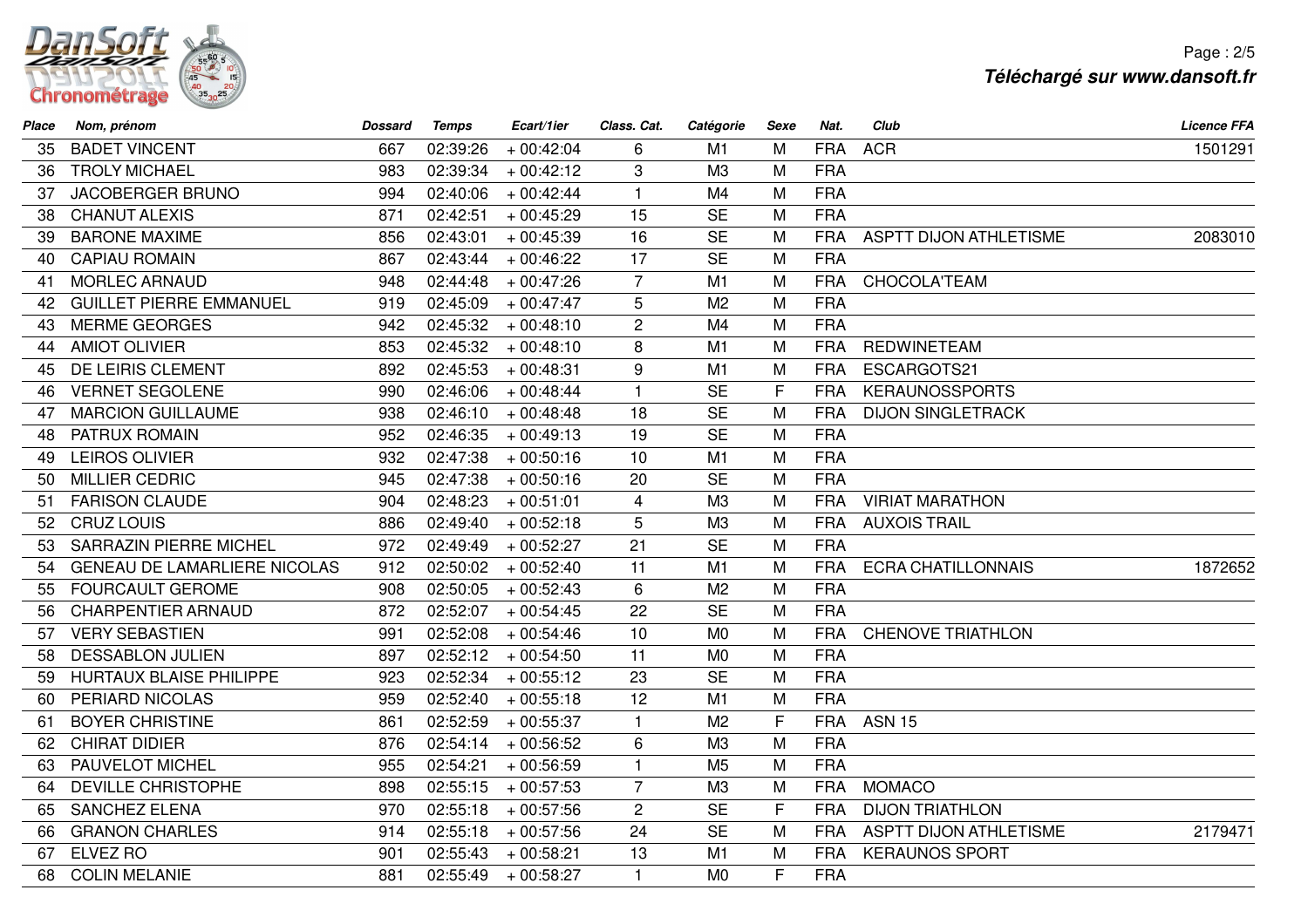

| Place | Nom, prénom                | <b>Dossard</b> | <b>Temps</b> | Ecart/1ier  | Class. Cat.    | Catégorie      | <b>Sexe</b> | Nat.       | Club                          | <b>Licence FFA</b> |
|-------|----------------------------|----------------|--------------|-------------|----------------|----------------|-------------|------------|-------------------------------|--------------------|
| 69    | <b>EMBERGER NICOLAS</b>    | 902            | 02:56:50     | $+00:59:28$ | 14             | M1             | M           | <b>FRA</b> | <b>DIJON SINGLETRACK</b>      |                    |
| 70    | <b>LOCHOT JULIEN</b>       | 936            | 02:57:37     | $+01:00:15$ | 25             | <b>SE</b>      | M           | <b>FRA</b> |                               |                    |
| 71    | <b>CARPENTIER JULIEN</b>   | 869            | 02:57:43     | $+01:00:21$ | $\overline{7}$ | M <sub>2</sub> | M           | <b>FRA</b> | <b>MESSIGNY ET VANTOUX</b>    |                    |
| 72    | <b>COLIN GUILLAUME</b>     | 880            | 02:58:24     | $+01:01:02$ | 15             | M1             | M           | <b>FRA</b> |                               |                    |
| 73    | <b>CHAZERANS ANTHONY</b>   | 995            | 02:58:27     | $+01:01:05$ | 12             | M <sub>0</sub> | M           | <b>FRA</b> |                               |                    |
| 74    | <b>COQUINOT SYLVAIN</b>    | 882            | 02:58:46     | $+01:01:24$ | 8              | M <sub>2</sub> | M           | <b>FRA</b> | <b>DD DREAM TEAM</b>          |                    |
| 75    | <b>VERMENOT JEAN LUC</b>   | 999            | 02:59:33     | $+01:02:11$ | 8              | M <sub>3</sub> | M           | <b>FRA</b> |                               |                    |
| 76    | <b>MARTIN FREDERIC</b>     | 940            | 02:59:46     | $+01:02:24$ | 16             | M1             | M           | <b>FRA</b> |                               |                    |
| 77    | <b>GUEPET JULIEN</b>       | 917            | 02:59:51     | $+01:02:29$ | 26             | <b>SE</b>      | M           | <b>FRA</b> |                               |                    |
| 78    | <b>GUSO YANN</b>           | 920            | 02:59:58     | $+01:02:36$ | 13             | M <sub>0</sub> | M           | <b>FRA</b> | <b>DD DREAM TEAM</b>          |                    |
| 79    | <b>CHITTARO CHRISTELLE</b> | 877            | 02:59:59     | $+01:02:37$ | $\mathbf{1}$   | M <sub>3</sub> | F           | <b>FRA</b> |                               |                    |
| 80    | DE COCK LAURENT            | 891            | 03:00:01     | $+01:02:39$ | 9              | M <sub>3</sub> | M           | <b>FRA</b> |                               |                    |
| 81    | <b>PRADIER FRANCOIS</b>    | 1000           | 03:00:04     | $+01:02:42$ | 9              | M <sub>2</sub> | M           | <b>FRA</b> |                               |                    |
| 82    | PONCET ARNAUD              | 961            | 03:01:33     | $+01:04:11$ | 10             | M <sub>2</sub> | M           | <b>FRA</b> | LES RUNNEURS DU MOULIN        |                    |
| 83    | LEVEQUE PHILIPPE           | 934            | 03:02:47     | $+01:05:25$ | 3              | M4             | M           | <b>FRA</b> | <b>ASPTT DIJON ATHLETISME</b> | 2080983            |
| 84    | <b>PILMES RENAUD</b>       | 960            | 03:03:40     | $+01:06:18$ | 17             | M1             | M           | <b>FRA</b> |                               |                    |
| 85    | <b>THIBERT BENOIT</b>      | 978            | 03:05:12     | $+01:07:50$ | 27             | <b>SE</b>      | M           | <b>FRA</b> |                               |                    |
| 86    | <b>MENDOSA LEMMY</b>       | 669            | 03:05:35     | $+01:08:13$ | 14             | M <sub>0</sub> | M           | <b>FRA</b> |                               |                    |
| 87    | <b>MASSON LAURENCE</b>     | 666            | 03:05:49     | $+01:08:27$ | 2              | M3             | F           | <b>FRA</b> | <b>DIJON SINGLETRACK</b>      |                    |
| 88    | PELLARD BERTRAND           | 956            | 03:05:51     | $+01:08:29$ | 15             | M <sub>0</sub> | M           | <b>FRA</b> |                               |                    |
| 89    | <b>MARECHAL QUENTIN</b>    | 939            | 03:06:16     | $+01:08:54$ | 28             | <b>SE</b>      | M           | <b>FRA</b> |                               |                    |
| 90    | <b>SELLENET CEDRIC</b>     | 975            | 03:06:24     | $+01:09:02$ | 16             | M <sub>0</sub> | M           | <b>FRA</b> | LES RUNNERS DU RAIL DIJONNAIS |                    |
| 91    | <b>DESCHAMPS NICOLAS</b>   | 896            | 03:06:55     | $+01:09:33$ | 17             | M <sub>0</sub> | M           | <b>FRA</b> |                               |                    |
| 92    | <b>NIEMIEC JULIEN</b>      | 949            | 03:06:55     | $+01:09:33$ | 18             | M <sub>0</sub> | M           | <b>FRA</b> |                               |                    |
| 93    | <b>VASSEUR ADRIEN</b>      | 986            | 03:07:10     | $+01:09:48$ | 19             | M <sub>0</sub> | M           | <b>FRA</b> |                               |                    |
| 94    | <b>CHIAOUI JEROME</b>      | 993            | 03:07:42     | $+01:10:20$ | 18             | M <sub>1</sub> | M           | <b>FRA</b> | <b>DIJON TRIATHLON</b>        |                    |
| 95    | PUGET THIBAUT              | 963            | 03:09:26     | $+01:12:04$ | 29             | <b>SE</b>      | M           | <b>FRA</b> |                               |                    |
| 96    | <b>REMY AMANDINE</b>       | 965            | 03:09:37     | $+01:12:15$ | 3              | <b>SE</b>      | F           | <b>FRA</b> |                               |                    |
| 97    | <b>HAUETER DAVID</b>       | 922            | 03:09:38     | $+01:12:16$ | 19             | M1             | M           | <b>FRA</b> |                               |                    |
| 98    | <b>BUFFY GERALD</b>        | 864            | 03:10:52     | $+01:13:30$ | 20             | M1             | M           | <b>FRA</b> |                               |                    |
| 99    | <b>LAIRE PATRICK</b>       | 661            | 03:11:46     | $+01:14:24$ | 10             | M3             | M           | <b>FRA</b> |                               |                    |
|       | 100 VENTARD ETIENNE        | 988            | 03:11:57     | $+01:14:35$ | 11             | M <sub>3</sub> | M           | <b>FRA</b> |                               |                    |
| 101   | PELOTTE STEPHANE           | 957            | 03:13:20     | $+01:15:58$ | 12             | M3             | M           | <b>FRA</b> | S/L LANGRES AC SUD HT MARNAIS | 1754878            |
|       | 102 CHAVAGNE PHILIPPE      | 874            | 03:13:43     | $+01:16:21$ | 13             | M <sub>3</sub> | M           | <b>FRA</b> | CROCO                         | 2088793            |
|       |                            |                |              |             |                |                |             |            |                               |                    |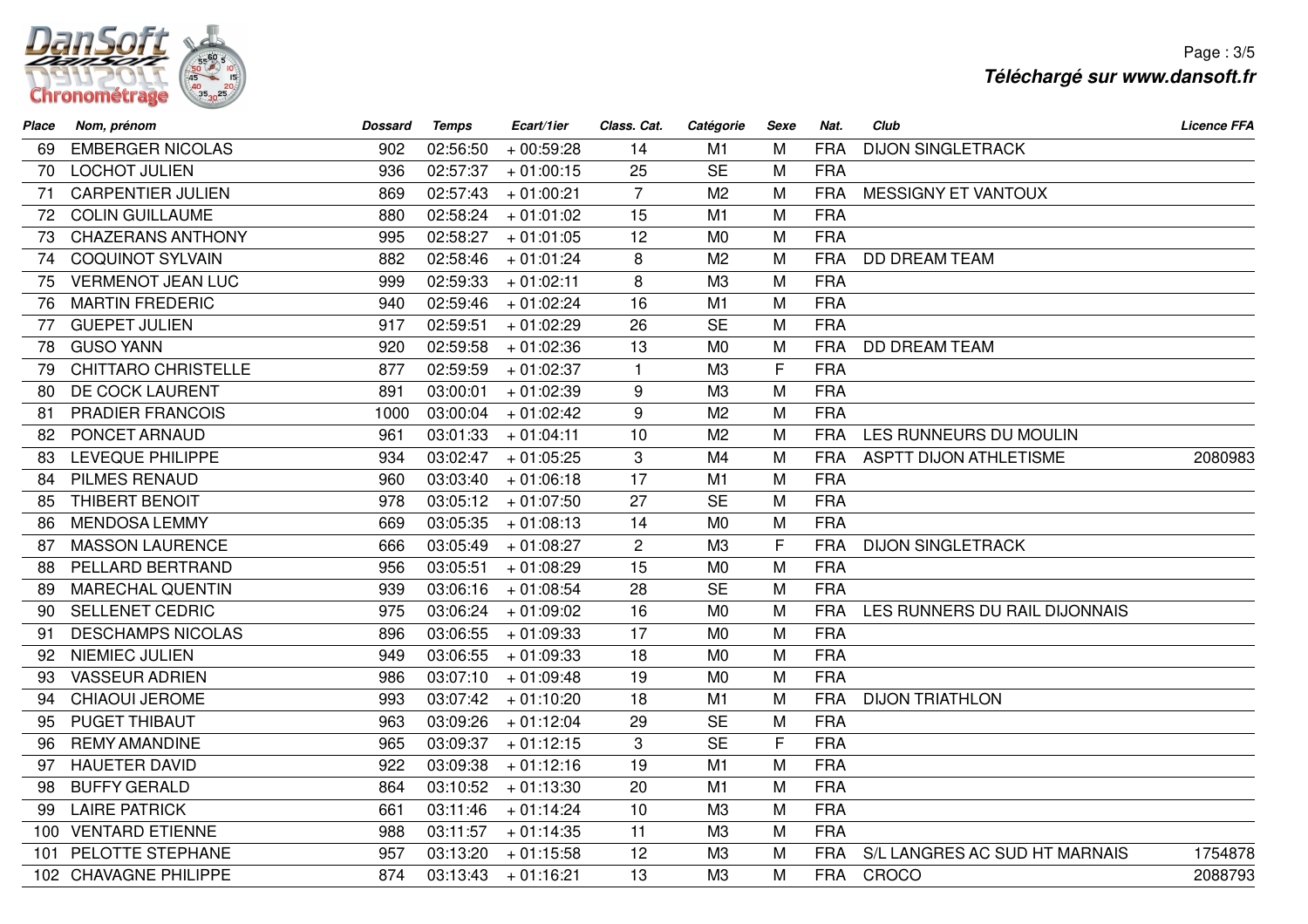

Page : 4/5**Téléchargé sur www.dansoft.fr**

| Place | Nom, prénom                  | <b>Dossard</b> | <b>Temps</b> | Ecart/1ier  | Class. Cat.    | Catégorie      | Sexe | Nat.       | Club                            | <b>Licence FFA</b> |
|-------|------------------------------|----------------|--------------|-------------|----------------|----------------|------|------------|---------------------------------|--------------------|
|       | 103 KOLMAKOVA JULIA          | 927            | 03:13:45     | $+01:16:23$ | 4              | <b>SE</b>      | F    | <b>RUS</b> |                                 |                    |
|       | 104 GUERET SAMUEL            | 918            | 03:13:49     | $+01:16:27$ | 20             | M <sub>0</sub> | M    | <b>FRA</b> |                                 |                    |
|       | 105 ZIMMER CHRISTOPHE        | 659            | 03:14:19     | $+01:16:57$ | 14             | M3             | M    | <b>FRA</b> |                                 |                    |
|       | 106 THIBERT ELODIE           | 979            | 03:14:30     | $+01:17:08$ | 5              | <b>SE</b>      | F    | <b>FRA</b> | DOLE AC                         | 2079001            |
|       | 107 PALLAS JEROME            | 951            | 03:14:44     | $+01:17:22$ | 11             | M <sub>2</sub> | M    | <b>FRA</b> | POISSONS TRIATHLON              |                    |
|       | 108 VARREAUX NICOLAS         | 985            | 03:15:42     | $+01:18:20$ | 21             | M <sub>0</sub> | M    | <b>FRA</b> | <b>G&amp;C TRAIL CLUB</b>       |                    |
|       | 109 SCHNEIDER MARC           | 973            | 03:15:52     | $+01:18:30$ | 12             | M <sub>2</sub> | M    | <b>FRA</b> | <b>DIJON SINGLETRACK</b>        |                    |
|       | 110 MICHAUD CLEMENT          | 943            | 03:16:45     | $+01:19:23$ | 22             | M <sub>0</sub> | M    | <b>FRA</b> |                                 |                    |
|       | 111 MAHLI KHALID             | 668            | 03:16:50     | $+01:19:28$ | 15             | M3             | M    | <b>FRA</b> |                                 |                    |
|       | 112 GEISLER CHRISTOPHE       | 911            | 03:17:07     | $+01:19:45$ | 13             | M <sub>2</sub> | M    | <b>FRA</b> | <b>COUREURS DE LA VINGEANNE</b> |                    |
|       | 113 MEDVEDEVA ROYER NATALIIA | 941            | 03:17:42     | $+01:20:20$ | $\mathbf{1}$   | M <sub>1</sub> | F    | <b>FRA</b> |                                 |                    |
|       | 114 PAUVELOT AGNES           | 954            | 03:19:07     | $+01:21:45$ | $\mathbf{1}$   | M <sub>4</sub> | F    | <b>FRA</b> |                                 |                    |
|       | 115 LIEUTET MICHAEL          | 935            | 03:19:44     | $+01:22:22$ | 21             | M1             | M    | <b>FRA</b> | <b>LIEUTET</b>                  |                    |
|       | 116 ROSIER DIDIER            | 671            | 03:20:54     | $+01:23:32$ | 16             | M3             | M    | <b>FRA</b> |                                 |                    |
|       | 117 MAHY SOPHIE              | 937            | 03:21:48     | $+01:24:26$ | $\overline{2}$ | M1             | F    | <b>FRA</b> |                                 |                    |
|       | 118 CHARRONNAT SEBASTIEN     | 873            | 03:22:10     | $+01:24:48$ | 22             | M1             | M    | <b>FRA</b> |                                 |                    |
|       | 119 CODVELLE MATTHIEU        | 879            | 03:23:08     | $+01:25:46$ | 23             | M <sub>0</sub> | M    | <b>FRA</b> | <b>AVIRON DIJONNAIS</b>         |                    |
|       | 120 BRIAUD VINCENT           | 862            | 03:23:10     | $+01:25:48$ | 30             | <b>SE</b>      | M    | <b>FRA</b> | <b>AVIRON DIJONNAIS</b>         |                    |
| 121   | <b>DAUBOURG RODOLPHE</b>     | 890            | 03:23:18     | $+01:25:56$ | 17             | M3             | M    | <b>FRA</b> | TRAILEURS VALLEE DE LOUCHE      |                    |
|       | 122 MINARD PHILIPPE          | 946            | 03:25:11     | $+01:27:49$ | 4              | M4             | M    | <b>FRA</b> | COUREURS SUR ROUTE COTE D OR    | 496433             |
|       | 123 CIDDA NATHANAEL          | 878            | 03:26:14     | $+01:28:52$ | 24             | M <sub>0</sub> | M    | <b>FRA</b> |                                 |                    |
|       | 124 LEBLOND SANDRINE         | 931            | 03:27:00     | $+01:29:38$ | 3              | M3             | F    | <b>FRA</b> |                                 |                    |
|       | 125 OFFRET YOANN             | 950            | 03:27:02     | $+01:29:40$ | 25             | M <sub>0</sub> | M    | <b>FRA</b> |                                 |                    |
|       | 126 GAUDILLAT CHRISTOPHE     | 909            | 03:27:14     | $+01:29:52$ | 18             | M3             | M    | <b>FRA</b> | <b>GRAND CHALON ATHLETISME</b>  | 1577411            |
|       | 127 BAILLY CHRISTINE         | 672            | 03:28:26     | $+01:31:04$ | 3              | M1             | F    | <b>FRA</b> |                                 |                    |
|       | 128 GREUILLET VINCENT        | 916            | 03:29:15     | $+01:31:53$ | 14             | M <sub>2</sub> | M    | <b>FRA</b> |                                 |                    |
|       | 129 PONTOUT LAURENT          | 962            | 03:29:47     | $+01:32:25$ | $\overline{2}$ | M <sub>5</sub> | M    | <b>FRA</b> | <b>SAVIGNY TRAIL CLUB</b>       |                    |
|       | 130 BRION GUILLAUME          | 863            | 03:29:58     | $+01:32:36$ | 31             | <b>SE</b>      | M    | <b>FRA</b> |                                 |                    |
|       | 131 SIMON JEROME             | 976            | 03:32:34     | $+01:35:12$ | 15             | M <sub>2</sub> | M    | <b>FRA</b> |                                 |                    |
|       | 132 ENFROY CECILE            | 903            | 03:33:41     | $+01:36:19$ | $\overline{2}$ | M <sub>2</sub> | F    | <b>FRA</b> |                                 |                    |
|       | 133 FRANCOIS THIBAUT         | 660            | 03:36:18     | $+01:38:56$ | 32             | <b>SE</b>      | M    | <b>FRA</b> |                                 |                    |
|       | 134 AVRONS SANDRINE          | 670            | 03:36:22     | $+01:39:00$ | 3              | M <sub>2</sub> | F    | <b>FRA</b> |                                 |                    |
|       | 135 CANET ANCEAU DELPHINE    | 866            | 03:39:55     | $+01:42:33$ | $\overline{4}$ | M1             | F    | <b>FRA</b> | <b>ACS JTEKT</b>                |                    |
|       | 136 JEAN CLAUDE THIERRY      | 924            | 03:39:56     | + 01:42:34  | 19             | M <sub>3</sub> | M    | <b>FRA</b> |                                 |                    |